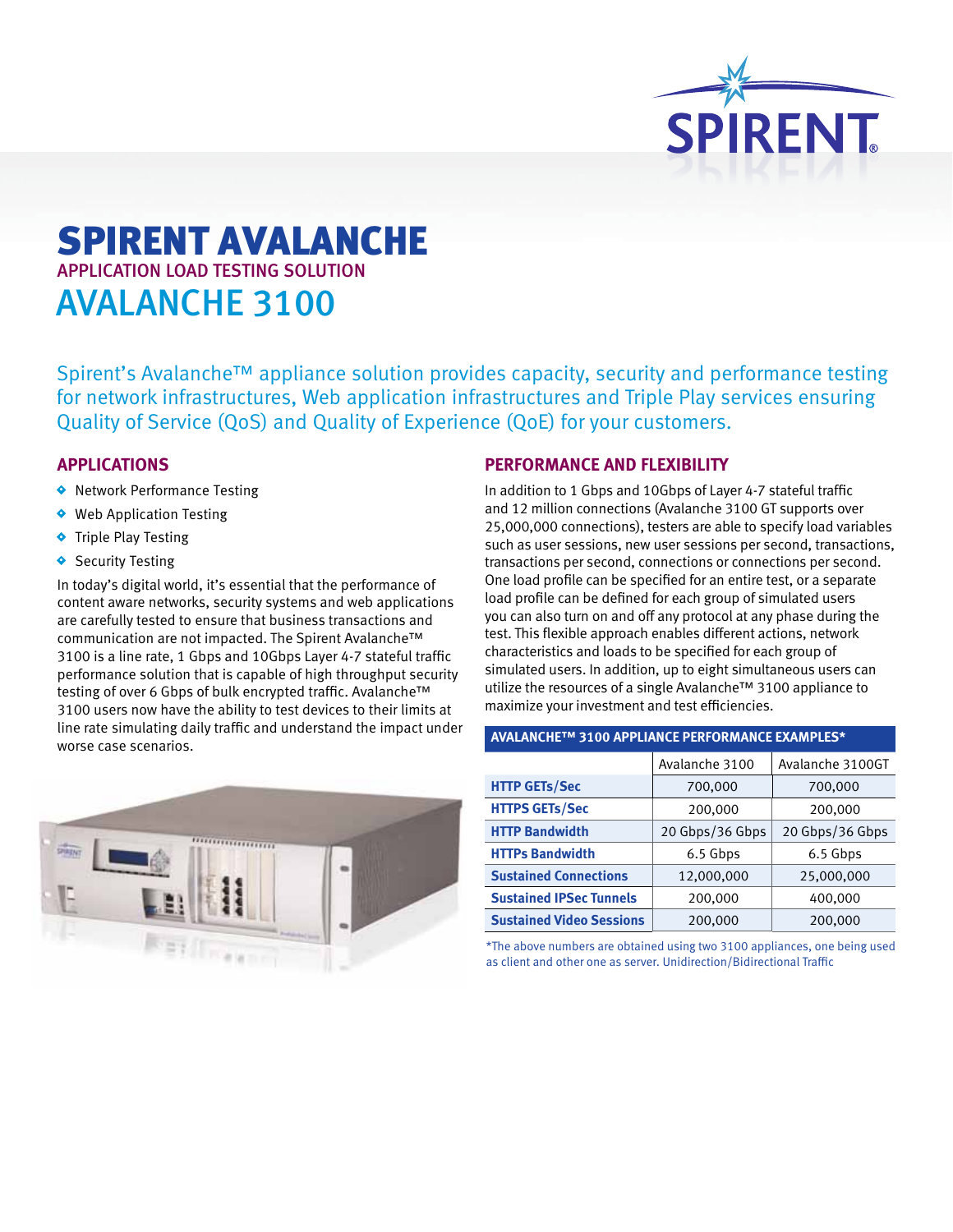#### **SPIRENT avalanche 3100**

## **avalanche 3100 APPLICATION LOAD TESTING SOLUTION**

## **User Realism**

Avalanche supports the configuration of extremely realistic user behaviors so tests accurately reflect your company's network usage patterns. The system interacts seamlessly with sites using dynamic and interactive content, HTML links and fill-in online forms. Multiple types of browsers can be emulated, providing detailed control over browser connection behavior, SSL versions, authentication and browser client headers. User behavior such as think times and "clickaways" (HTTP aborts) can be simulated, and the system also supports HTTP basic and proxy authentication.

Avalanche sends realistic requests that include dynamically filled-in fields from a list of provided values, or values captured from a previous response such as order numbers, session IDs or transaction IDs. Avalanche also supports high-performance testing of Web services to ensure mission-critical services will perform under heavy loads. The system can also verify received content by searching for one or more strings in a response. Avalanche quickly identifies potential points of failure by stresstesting the infrastructure. With tremendous performance at your disposal, highly realistic simulated user and network traffic can be generated, recreating a wide range of real-world loading scenarios. This proactive approach enables you to correct trouble spots and bottlenecks before network slowdowns or costly outages occur. Ideal for equipment manufacturers, service providers and enterprise network operators, Avalanche eliminates the need to build expensive and cumbersome test infrastructures. The challenge of analyzing performance and security in today's Triple Play voice, video and data networks requires the best testing equipment you can get. By accurately emulating user and network behavior, the Avalanche load testing appliances help ensure tight security and optimum application performance.

### **Features & Benefits**

- 20Gbps Line Rate Stateful Traffic Provides the capability to generate line rate stateful traffic up to 10Gbps allowing trunk ports to be directly tested or determine the impact of multiple GigE ports being aggregated over 20Gbps - in addition the Avalanche 3100 is capable of bidirectional testing and can operate in excess of 35Gbps from a single 3100 appliance
- Flexible Load Profile Flexible load profile offers testers the flexibility to specify load variables such as connections per second, concurrent connections, transactions per second, new user sessions per second and concurrent users
- Expandable The Avalanche 3100 is designed for the future in mind with the ability to be expanded to up to 4-ports of 10Gbps interfaces for a total of 40Gbps of unidirectional linerate application traffic
- Real-Time Statistics Real-time statistics across all protocols and reporting tool that makes analyzing results faster and easier
- Network Devices Performance Testing Provides performance and capacity testing on a variety of network devices including: Firewall, Application Firewall, Load Balancer, Cache, Proxy, URL Filter, Content Filter, Anti-Virus, Anti-Spyware, Reverse-Proxy, SSL Accelerator, HTTP/HTTPS Accelerator, WAN Accelerators, SMTP Relay, IDS/IPS, IPSec VPN Gateway and SSL VPN Gateway
- Application Server Performance Testing Validates the performance of several types of real servers including Web Server, CIFS Server, Application Server, Mail Server, DHCP Services, FTP Server, DNS Server, Telnet Server, RTSP/RTP QuickTime Streaming Server, Multicast Server, RTMP Servers, and more
- Triple Play Performance Testing Performs Triple Play testing, validates Triple Play service from the user's point of view with realistic voice calling, unicast and multicast streaming video, and simulates Internet data traffic using static IP address or IP address assign by DHCP over PPPoE, VLAN and Stacked VLANs (e.g. Q-in-Q)
- Web Application Testing Performs Web application testing including Web services, SOA, ERP and CRM applications with Spirent Avalanche's application testing capability to support cookie, session ID, dynamic link, automatic follow redirect, additional header, content validation, SOAP message, think time, variable think time and variable assignment
- Network Security Testing Provides extensive testing for secure network communication, vulnerability assessment with over 3000 attack profiles and user authentication including: IPSec, SSL, 802.1x, Network Access Control (NAC) and RADIUS

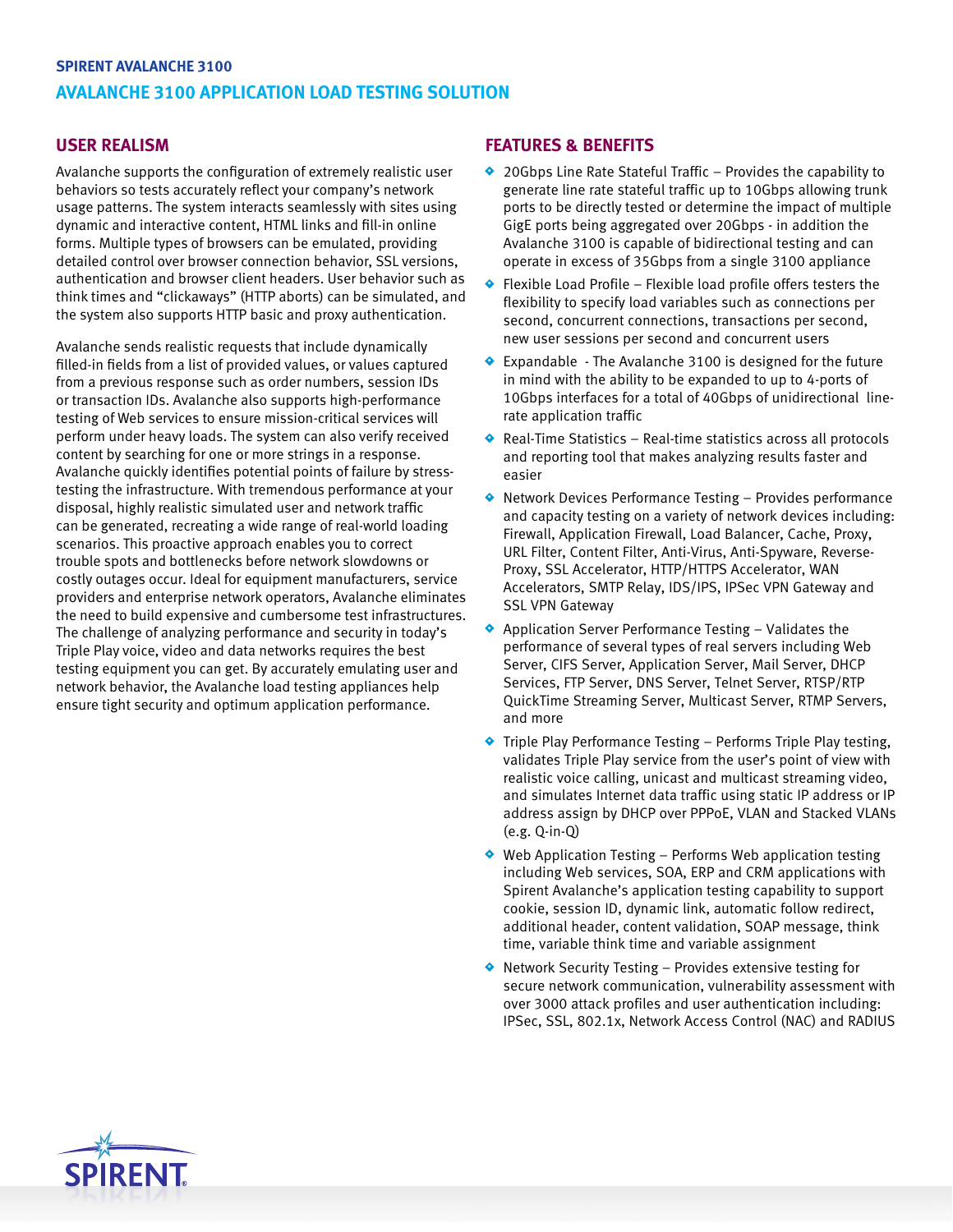## **Technical Specifications**

| <b>SPIRENT AVALANCHE 3100 APPLIANCE</b> |                                                                                                                                                                                                     |  |
|-----------------------------------------|-----------------------------------------------------------------------------------------------------------------------------------------------------------------------------------------------------|--|
| <b>Feature</b>                          |                                                                                                                                                                                                     |  |
| <b>Number of Test Users</b>             | 8 Test Users                                                                                                                                                                                        |  |
| <b>Type of Simulation</b>               | <b>Client and Server</b>                                                                                                                                                                            |  |
| <b>Network Interfaces</b>               | - 8x 10/100/1000 Copper<br>- 8x 10/100/1000 Fiber<br>- 4x 10/100/1000 Copper and 4x 10/100/1000 Fiber<br>-2x 10Gbps Fiber Interface (SFP +Transceiver Included)                                     |  |
| <b>Network Access Protocol</b>          | DHCP, PPPoE and IPSec                                                                                                                                                                               |  |
| <b>Network Realism</b>                  | Line speed limitation, network latency, packet loss and fragmentation                                                                                                                               |  |
| <b>IP Version Supported</b>             | IPv4 and IPv6                                                                                                                                                                                       |  |
| <b>Encapsulation Protocol</b>           | 802.1Q and 802.1 Q-in-Q                                                                                                                                                                             |  |
| <b>Transport</b>                        | TCP, UDP, SSLv2, SSLv3 and TLSv1                                                                                                                                                                    |  |
| <b>Data Protocol</b>                    | HTTP, HTTPS, FTP (Active/Passive), DNS, TELNET, SMTP, POP3, IMAP4, CIFS, RADIUS,<br>MM4, RTMP, ICMP and Capture/Replay                                                                              |  |
| <b>Authentication</b>                   | 802.1x, Network Access Control (NAC), Radius                                                                                                                                                        |  |
| <b>Extended Protocols</b>               | BitTorrent, Gnutella, MSN, Yahoo, SKYPE, SQL, MYSQL, Oracle, SMB, NFS, Remote Desktop,<br>Exchange, LDAP                                                                                            |  |
| <b>Voice Protocol</b>                   | SIP over TCP and SIP over UDP                                                                                                                                                                       |  |
| <b>Voice Codec Supported</b>            | G711A, G711U, G.723.1, G726-32, G.728 and G729AB                                                                                                                                                    |  |
| <b>Voice Quality Measurement</b>        | <b>MOS R-factor</b>                                                                                                                                                                                 |  |
| <b>Video Protocol</b>                   | Flash Streaming using RTMP/RTMPT, Unicast Streaming Quicktime RTSP/RTP, Unicast<br>Streaming RealNetwork RTSP/RTP, Unicast Streaming Microsoft MMS, Multicast<br>Streaming IGMPv2, IGMPv3 and MLDv2 |  |
| <b>Video Codec Supported</b>            | MPEG-1, H.261, MPEG-2. H.262, MPEG-4. H.264                                                                                                                                                         |  |
| <b>Video Quality Measurement</b>        | MDI measurements along with additional stats to detect picture quality                                                                                                                              |  |
| <b>Vulnerability Assessment</b>         | L2/L4 DDOS Attacks and 3500+ L4/L7 Application Attacks including SANs Top-20<br><b>Internet Security Attacks</b>                                                                                    |  |
| <b>Reporting</b>                        | Integrated CSV test results analyzer fully customizable with report generation<br>in PDF and HTML                                                                                                   |  |
| <b>Automation</b>                       | GUI to TCL and Automatic goal seeking using WorkSuite Manager                                                                                                                                       |  |
| <b>SPIRENT AVALANCHE 3100 APPLIANCE</b> |                                                                                                                                                                                                     |  |
| <b>Dimensions</b>                       | 5.25" H x 16.53" W x 19.75" D<br>Fits standard 19" rack, 3U high                                                                                                                                    |  |
| Weight                                  | 31 lbs. (14 kg)                                                                                                                                                                                     |  |
| <b>Operating Environment</b>            | 5°C-35°C                                                                                                                                                                                            |  |
| <b>Non-Operating Environment</b>        | $0^{\circ}$ C-50°C                                                                                                                                                                                  |  |
| <b>Relative Humidity</b>                | 10%-90%<br>(non-condensing)                                                                                                                                                                         |  |
| <b>Power Requirements</b>               | 115-230V, 50/60 Hz - 460W                                                                                                                                                                           |  |
| <b>Regulatory Approvals</b>             | FCC Class A, EN 55022 Class A, EN 55024                                                                                                                                                             |  |